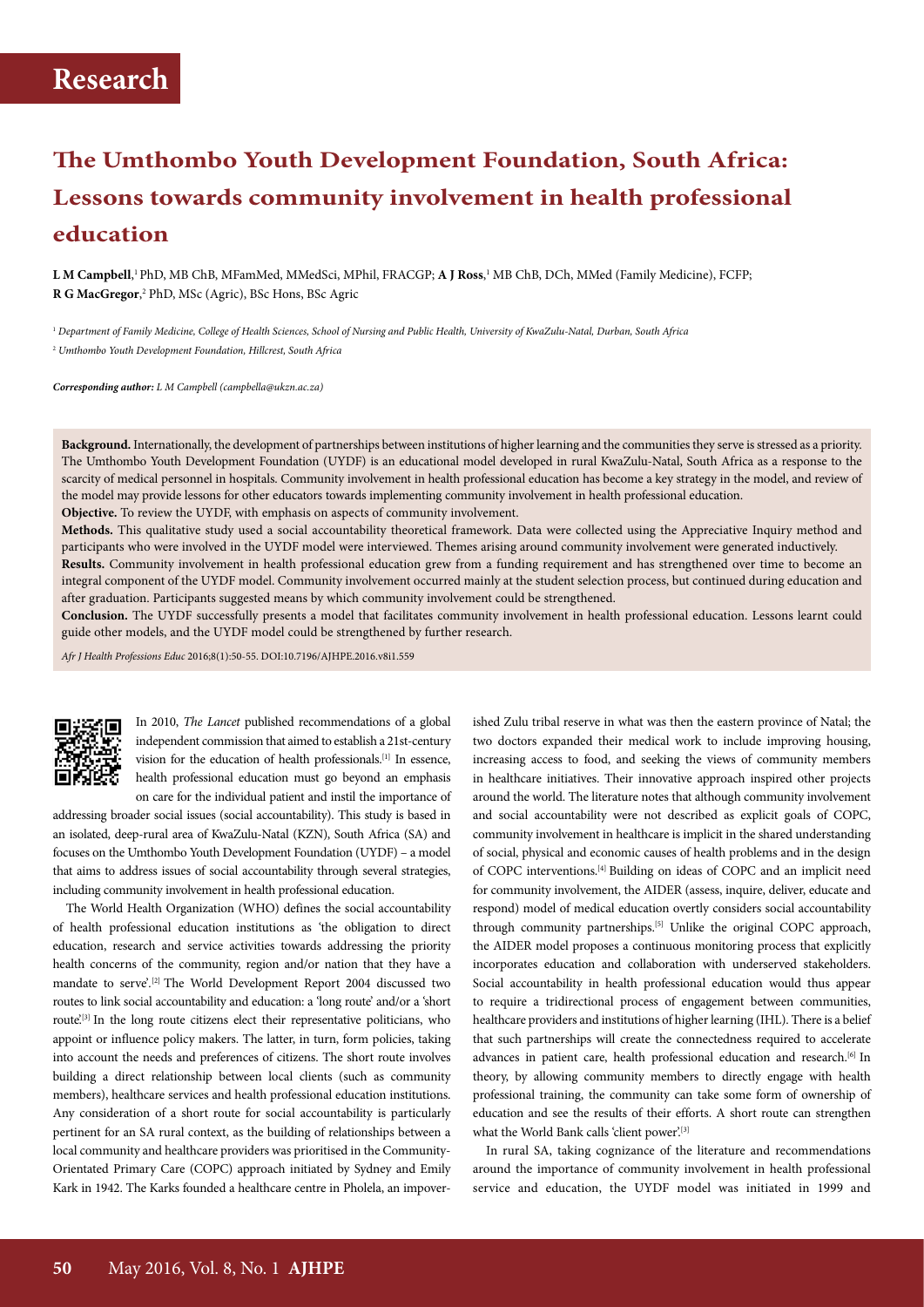has developed over time as a short route, as reflected within a COPC approach. The explicit intent of the UYDF model is to consider the responsibilities of health professional education beyond a narrow focus of individual patient care, and emphasis is placed on social accountability, including community involvement.[7] In the UYDF model, the community are involved at several levels:

Representatives of the community (including tribal authorities) and members of a hospital board are directly involved in decisions with regard to selection.

Local patients and hospital staff have the opportunity to longitudinally interact with the students as the latter return to the hospital during vacations.

Students are required to carry out a community diagnosis and intervention as part of an undergraduate 'selectives' module.

Students return to work in the community after graduation.

A review of the UYDF model is available in the literature<sup>[7]</sup> and represented diagrammatically in Fig. 1.

There is an increasing amount of literature on how to measure social accountability in health professional education. There has been a call to standardise such measurements so that comparisons can be made and progress measured.[8] The WHO have adapted the AIDER model and formatted a group known as The Education for Health Equity Network (THEnet), which has developed a framework to evaluate social accountability in health professional education.<sup>[8]</sup> The framework considers many factors, including community involvement in the form of partnerships between the community, healthcare providers and health professional education institutions.[8] Although there is much literature on the need for local community involvement in health professional education, there is correspondingly less literature on how to practically ensure local community involvement. Taking cognizance of THEnet framework, this study considered practical questions with regard to the UYDF model: (*i*) Why was community involvement initiated?; (*ii*) How is community involvement achieved?; and (*iii*) How could community involvement be strengthened?

### **Study methods**

#### **Study design**

The study was cross-sectional, descriptive and employed qualitative methods. The theoretical



*Fig. 1. Representation of the strategies involved in the UYDF model.*

framework was based on THEnet framework around social accountability and community involvement in health professional training.<sup>[8]</sup>

#### **Setting**

The study was conducted on persons involved in the UYDF model and therefore the setting was mainly in the Mosvold Health subdistrict in Ingwavuma in northern Zululand in rural KZN, where the UYDF model has been developed and implemented since 1999. The community served by the UYDF is diverse and primarily served by Mosvold Hospital, which according to estimates by the Department of Health (2002) comprises about 108 000 people.[9] The population is rural and poor, with adult unemployment at 60%. Only 5% of households have piped water and 3.6% have electricity.[9] Government healthcare is provided by the hospital, 10 residential clinics and three mobile clinic teams. The ravages of apartheid are still obvious in the area, where schooling is generally poor, people are trapped in cycles of poverty and are geographically isolated, and access to an IHL is extremely limited. SA higher education, including health professional education, has undergone considerable transition since the dawn of the democratic era in 1994. In post-apartheid SA, access to higher education is linked intricately to the quest for social equity, and accessibility for marginalised students such as those from Ingwavuma is crucial to the success of any attempts to achieve social justice.

#### **Potential participants**

In qualitative research, potential participants are purposely selected as 'information-rich' and generally relatively small numbers of participants are studied in great detail.<sup>[10]</sup> Potential participants were persons who have been involved in the UYDF model and included:

- community members
- representatives of a local hospital
- UYDF founders, managers and mentors
- graduates.

Several participants from Mosvold Hospital, such as doctors, nurses, occupational therapists and physiotherapists, play the dual role of healthcare providers and educators. They are involved in the day-to-day supervision and teaching of students who attend the hospital during vacations.

#### **Data collection method**

Data were collected using a method of appreciate inquiry (AI) – an approach aimed at constructive organisational change.[11] AI explores and builds on the positive features in an organisation and is based on the premise that meaningful and fundamental change occurs through discovering and valuing the strengths, assets, vision and ideals of the individuals in an organisation. AI focuses on what is working well (appreciative) by engaging people in asking questions and sharing their perspectives (inquiry). It has been used to successfully achieve collaborative change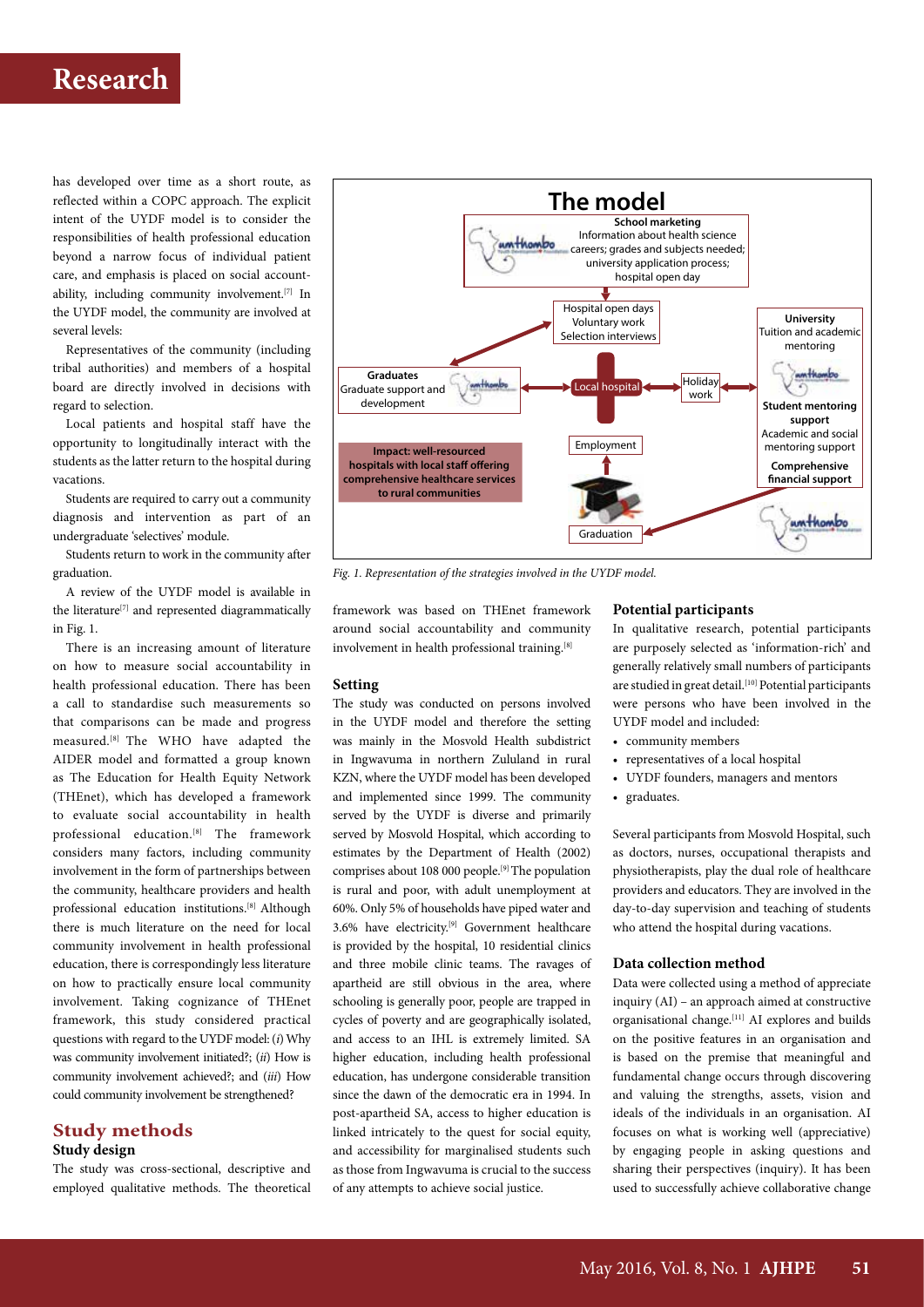in communities and organisations, including universities and medical schools.<sup>[12]</sup>

In this study, based on the AI method, participants were interviewed and asked to describe their experiences, involvement and wishes around the UYDF model. The interviews were tape recorded and transcribed to text.

#### **Data analysis**

Analysis involved a back-and-forth process searching for and coding themes, patterns and words; this is described fully in the literature.<sup>[10]</sup> The process involved immersing in data, i.e. becoming very familiar with the text to the point of knowing where particular quotations occur and getting a feel for the overall meanings and themes.

#### **Scientific rigour**

Traditionally, quantitative criteria to ensure methodological scientific rigour include a consideration of validity, generalisability and reliability. However, such criteria are generally not applicable to qualitative work, and this study used different methods to ensure that the process adhered to sound scientific research principles. We relied primarily on a concept of trustworthiness, which the literature describes as an important concept, as it allows researchers to describe the virtues of qualitative terms outside of the parameters that are typically applied in quantitative research.<sup>[13]</sup> Throughout the study, trustworthiness was considered in terms of credibility, transferability, dependability, and confirmability.[13] Credibility considers how congruent the reported study findings are with reality. Methods to ensure credibility included prolonged engagement between participants and researchers; interviewing a wide range of participants; interviews at various sites; and the use of more than one person in data analysis. Transferability relates to generalisability (the extent to which findings can be applied to other contexts), which was ensured by provision of in-depth details of the methods so that the reader can relate the findings to their own positions.<sup>[13]</sup> Dependability equates to a positivist notion of reliability (another researcher using the same methods would find the same results). However, the study considered the changing nature of community involvement over time in the UYDF and therefore reliability became problematic. Dependability was achieved by fully describing processes, thereby enabling a future researcher to repeat the work, if not necessarily gain the same results. The concept of confirmability is the qualitative investigator's comparable concern to objectivity, and steps must be taken to ensure that the findings are the result of the experiences and ideas of the informants, rather than the characteristics and preferences of the researcher. The role of triangulation by using several people for data analysis, the interviewer not being affiliated to the UYDF, and the use of verbatim participants' quotations are emphasised as a means to reduce any inadvertent investigator bias.

#### **Ethical considerations**

Permission to conduct the study was obtained from the Research Ethics Committee at the University of KZN (UKZN). Written permission was obtained from all key role players including the KZN Provincial Department of Health, hospital managers and relevant authorities at UKZN.

#### **Results**

Data were collected over 3 months (June - August 2014). Thirteen people chose to participate and each interview lasted on average 1.5 hours. A brief description of the participants is presented in Table 1.

Three main themes arose around community involvement: (*i*) why it was necessary to have community involvement; (*ii*) how such involvement was initially secured; and (*iii*) ways in which community involvement could be expanded. Each of these themes is discussed below and verbatim quotations are provided from participants to illustrate the theme.

#### **Why was community involvement considered necessary?**

Participants indicated that in the UYDF model, community involvement in health professional education was initially not flagged as a specific objective and involvement grew as an organic, ad hoc process resulting from need. The need was related to the low number of doctors coming to work in the area. Reasons for the scarcity of doctors included changes to Health Professions Council of South Africa (HPCSA) registration requirements that created significant barriers for doctors from countries outside SA to work in KZN. An external potential source of funding for higher education for local students pivoted on a prerequisite of community involvement.

'It was increasingly harder to get doctors to Mosvold Hospital because the registration requirements changed. We wanted to try and find local students because local scholars are much more likely to come back and work at your hospital. I went to Medical Education for South African blacks (MESAB) and they said they would go 50/50: they would pay half for education if the community paid the other half.' (F)

(MESAB was a collaborative effort by the USA and SA to support the training of black South Africans in the health professions in an effort to improve healthcare for the black population of SA. MESAB provided scholarships for black SA students at 26 SA universities and technikons, along with sundry training initiatives in community health clinics.)

Community involvement was also required owing to the nature of the UYDF model that involves local tribal authority leaders and hospital personnel to interview and recommend potential students for support.

'The scheme is based around the local hospital so it is critical that we had buy-in from the local hospital.' (M)

|  |  | Table 1. Brief description of participants |  |
|--|--|--------------------------------------------|--|
|  |  |                                            |  |

| Description of participant                                  | Participants, n | Pseudonym        |  |  |  |
|-------------------------------------------------------------|-----------------|------------------|--|--|--|
| UYDF founder: doctor                                        |                 | F                |  |  |  |
| UYDF manager                                                | $\mathbf{1}$    | M                |  |  |  |
| UYDF mentor: physiotherapist                                | 1               | Me               |  |  |  |
| Member of hospital board: nurse                             | 1               | N                |  |  |  |
| Graduate: doctor                                            | $\overline{c}$  | GD1, GD2         |  |  |  |
| Graduate: physiotherapist                                   | 1               | GP               |  |  |  |
| Graduate who chose to opt out of work-back contract: doctor |                 | <b>GND</b>       |  |  |  |
| Graduate: social worker                                     | 3               | GSW1, GSW2, GSW3 |  |  |  |
| Community members whose children graduated from<br>the UYDF | $\overline{c}$  | CM1, CM2         |  |  |  |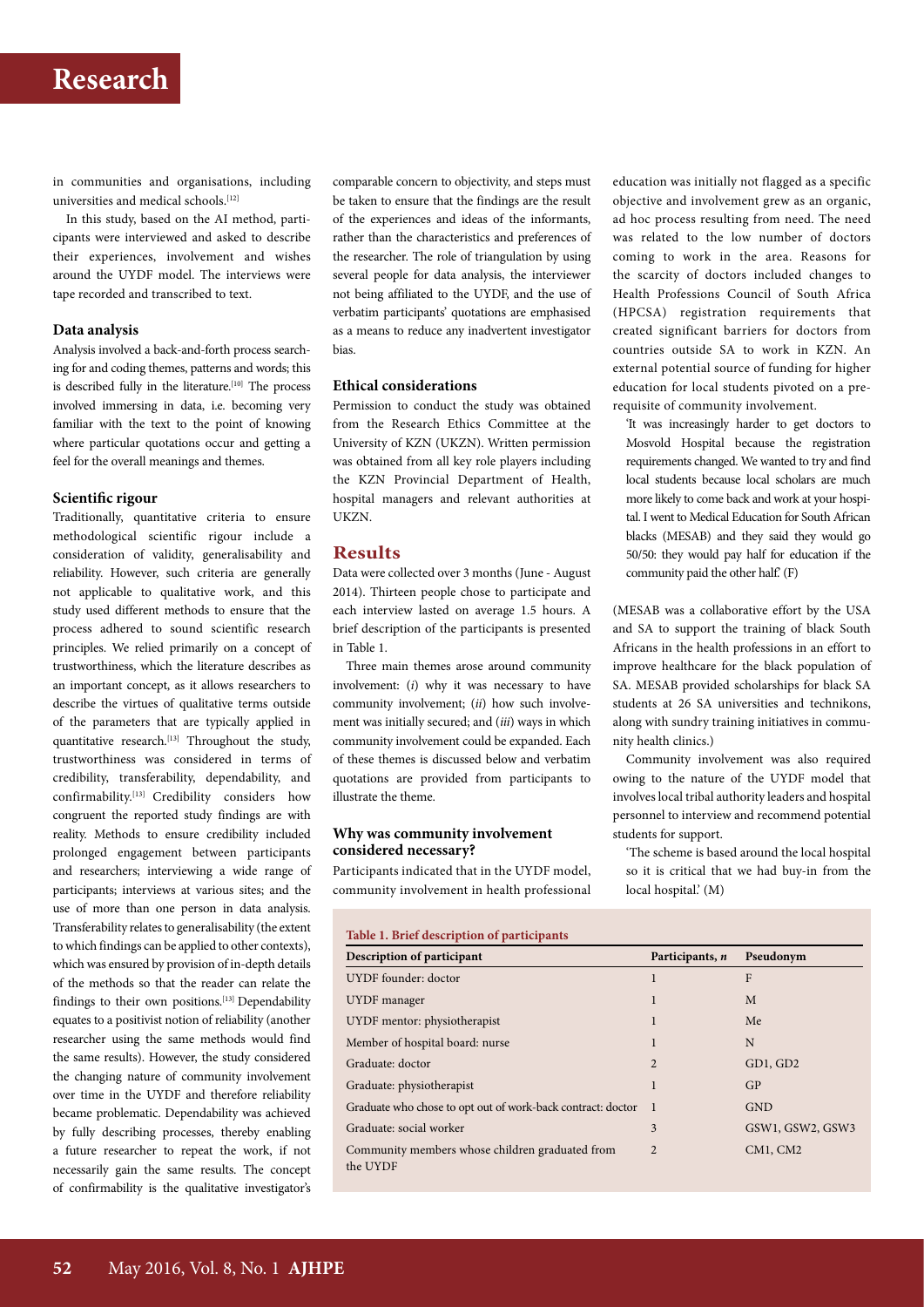#### **How was community involvement achieved?**

Participants implied that community involvement was secured by approaching two tiers of the community: (*i*) local tribal authorities; and (*ii*) the local hospital board.

'I went to the Tribal Authority and told them about the problem of staffing and asked – do you think that every single person in Ingwavuma could give us one rand? We know that there are 100 000 people so if we get one rand from every person, we can use that as a fundraising initiative. In January I had got back about R30 000. I then approached potential funders and showed them how serious the community was about supporting their children to access tertiary education.' (F)

'We could ask companies to match that money raised by the community.' (NB)

'At the hospital, the workers were also asked to contribute 50 rand to the scholarship. We did that. It was just a drop in the ocean but it was a start as funders matched what we had raised.' (NB)

This is a deeply impoverished community and willingness to contribute financially to the UYDF could be regarded as a reflection of willingness to become involved with initiating and investing in the future of the process.

Participants illustrated how partnership between the community, local hospital and IHL was achieved through the UYDF strategy of numerous stakeholders participating in student selection:

'Students apply to UYDF by getting their application forms from the local hospital. Then they are required to do one week voluntary work at the local hospital. Selection takes place at the local hospital and the selection committee is made up of community representatives, someone from the hospital and someone from UYDF.' (M)

'The committee ask the hospital what is needed that year and for example, if the hospital needs a pharmacist, then the committee are tasked to select students to study pharmacy.' (NB)

UYDF strategies that deepen community involvement include advocacy and information sharing about a career in healthcare, which were carried out at local schools.

'We are doing school outreach and school learners get informed about the various health science careers, including subjects and grades needed, university application process and deadlines.' (Me)

'The hospital puts on an open day where learners are exposed to the various health sciences. The students do weekly voluntary work so the hospital is involved with the students from the start. Involvement at the hospital continues as students return to the hospital to work during their vacations.' (Me)

#### **How could community involvement be strengthened?**

Participants included two community members whose children had been supported by the UYDF. Their discussions revealed that ways to strengthen community involvement arose spontaneously, as these participants currently act as advocates in their communities – sharing information and encouraging young people to consider education as a health professional.

'I am grateful for the UYDF. If my daughter did not get the scholarship she may be having a baby by now or sitting at home doing nothing, or selling vegetables in the market. Because she got the scholarship she is so excited … Now it is my role to encourage young people. It is my task in the community to talk about the UYDF scheme because I know that it is there and I know that young people can get it and go to university.' (CM1)

'I am spreading the gospel now to others because I see how the scholarship relieved me. I was struggling to take my daughter to the university and the UYDF people came and resuscitated me.' (CM2)

'I would let more people know by going out to the schools and tell them about this UYDF.' (CM1)

'I would ask the community to contribute more because I have seen other programmes where people request donations. They give kids papers and the kids request donations for R2 so we could do this same pattern for the UYDF.' (CM2)

'The government will get more involved when they see that we are doing something and not just folding our arms. The government will subsidise if they see that there is something we are already doing and they can come and assist us.' (CM2)

'There are many churches here. We could ask for support from some.'  $(CM1)$ 

These participants' stories illustrate their gratitude to the UYDF; they spontaneously began to act as champions for a cause and advocated on behalf of the UYDF in their communities. Perhaps such champions could improve this link between the community and the UYDF if their role became formalised by strategies, including strengthening their involvement with information sharing about the UYDF in the community (e.g. in schools); involvement in fundraising activities; advocating for political support; and asking religious organisations for support and funding.

#### **Discussion**

Since 1999 there have been paradigmatic shifts in health professional education, and IHL partnering with local communities is strongly recommended. In 2003, the World Federation for Medical Education (WFME) called for a global accreditation of institutions offering medical education, a key component of accreditation being involvement of community stakeholders.<sup>[14]</sup>

Findings from this study illustrate that, although community involvement was not an explicit intention when the UYDF was initiated in 1999, it has become integral to the ongoing growth and success of the model. The underprivileged community became deeply engaged in providing set-up funding for the UYDF and it is encouraging that they realised the value of higher education. That leaders successfully mobilised households to raise funds is heartening, as many discussions around rural areas are presented in a predominately negative way.<sup>[15]</sup> The study can begin to question assumptions around community apathy and disempowerment and illustrates the success that can be achieved by opening dialogue between the community, healthcare providers and IHL.

In SA, disadvantaged rural students' access to an IHL has historically been understood as a unidirectional process, with IHL unilaterally selecting students. This process may entrench thinking that IHL is the hegemonic domain of knowledge production and students become passive beneficiaries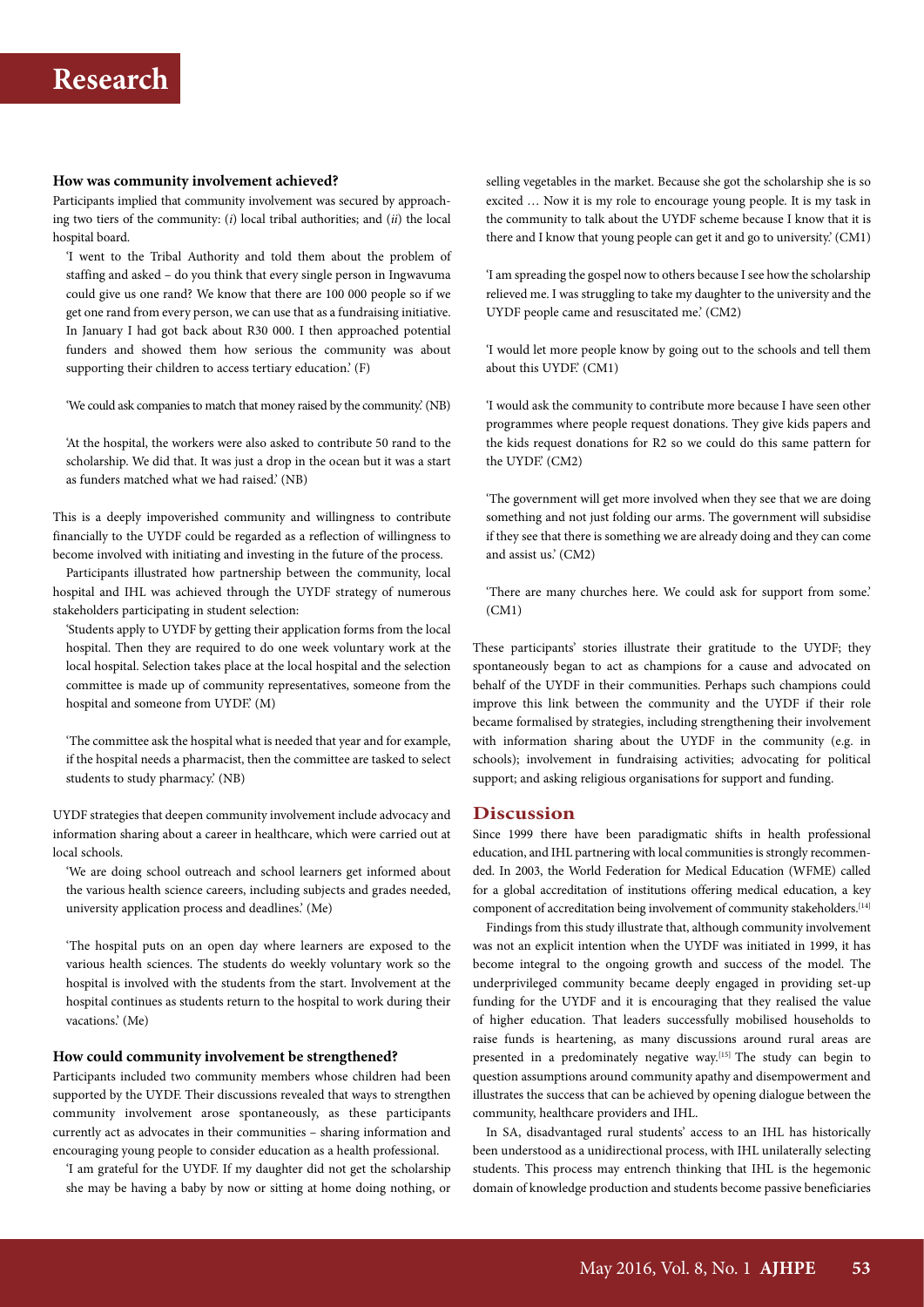

*Fig. 2. Involvement of the community in the UYDF model.*

of this knowledge, with no requirement of linkage or accountability to their local communities. Results from this study illustrate that the UYDF challenges this process. The UYDF model is seen to act as a catalyst to encourage a tridirectional accountable process between the community, health service provider and IHL.

Current community involvement in the UYDF is enacted at three main levels: (*i*) selection; (*ii*) during education; and (*ii*) after graduation. These tiers of involvement are depicted diagrammatically (Fig. 2).

Involvement by the community is displayed, as they are integrally involved in deciding which categories of students are required for a particular year (e.g. pharmacists are selected during a specific year in response to an identified hospital need). This community involvement is linked to some degree of social accountability, as graduates have been selected to fit a need when they return to their community on graduation. This process of involvement of the community in selection, as offered in the UYDF model, illustrates a COPC short-route strategy that facilitates the development of 'client power' in shaping health professional education.

Interestingly, a community member mentioned involving politicians and thus was supporting a more long-route strategy towards community involvement. There may be increasing political will to support a model that links community involvement to health service delivery and health professional education, as community involvement in health is proposed to be an essential component of the proposed National Health Insurance programme.[16]

Participants suggested several ways in which community involvement in health professional education, through the conduit of the UYDF, could be enhanced: increasing advocacy at schools; fund-raising; and lobbying politicians. Further research, taking cognizance of participants' suggestions, may guide the UYDF strategies around strengthening community involvement.

The UYDF may also gain lessons from education other than health professional education, e.g. at UKZN the Certificate of Education (CoE) focuses specifically on a link between IHL-student-community partnerships.<sup>[17]</sup> The pedagogy involved in the CoE continually and actively draws on students' narratives around their experiences of involvement in community development. The pedagogies are based on participatory methods such as group work, role play, discussion and stimulation. Narratives described in the CoE revealed that students struggle with multiple responsibilities, and conflict within their communities and educational institutes.<sup>[17]</sup> The UYDF could advocate for IHL to similarly consider the potential value of students' narratives. Pedagogies to encourage community involvement in service provision and IHL could be strengthened by considering a community of practice (COP). It is formed by people who engage in a process of collective learning in a shared domain of human endeavour. A COP consists of groups of people



*Fig. 3. A strengthened UYDF model for community involvement in health professional education.*

who share a concern and passion for something they do or want to learn about. A COP could creatively involve community members becoming involved in student assessment. Additionally, the UYDF could advocate for the inclusion of community members in actively teaching students about what to expect in the field. Such a strategy has been successfully implemented in the USA.<sup>[18]</sup> Advocating for the consideration of students' and community members' narratives in health professional education may enable both students and communities not to regard an IHL as an ivory tower that looms over and looks down on society. An IHL can become an interactive, responsive knowledge resource that engages with students, healthcare providers and communities.

Taking cognizance of these suggestions, a potentially strengthened UYDF model is represented diagrammatically (Fig. 3).

### **Conclusion**

The UYDF model did not initially aim to foster community involvement; however, partnerships between the UYDF, community, healthcare providers and IHL developed as fundamental to success and sustainability. There was evidence that this short route of community involvement enabled the development of client power, as the community came to have direct influence on student selection to an IHL. The processes involved in developing the UYDF model illustrate that rural communities value higher education and can be successfully mobilised to take action.

The UYDF model forms a responsive and accountable framework by which healthcare providers and IHL can engage with local communities. Such partnerships are becoming essential for various reasons, including a future global accreditation of the education institution. Participants provided some ideas around how to strengthen the UYDF model, and further research could consider the implementation of such suggestions. The UYDF could advocate for further strengthening of community involvement in health professional education by innovative strategies such as encouraging COP (community/healthcare provider/IHL) and having community members assess students. The challenges faced by students who come from a rural area are unique and different to the challenges faced by others, e.g. the community. Pedagogies to ensure that the voices of students and communities are heard may include narratives in which the latter can learn about the challenges faced by students/doctors in a rural, isolated community and vice versa.